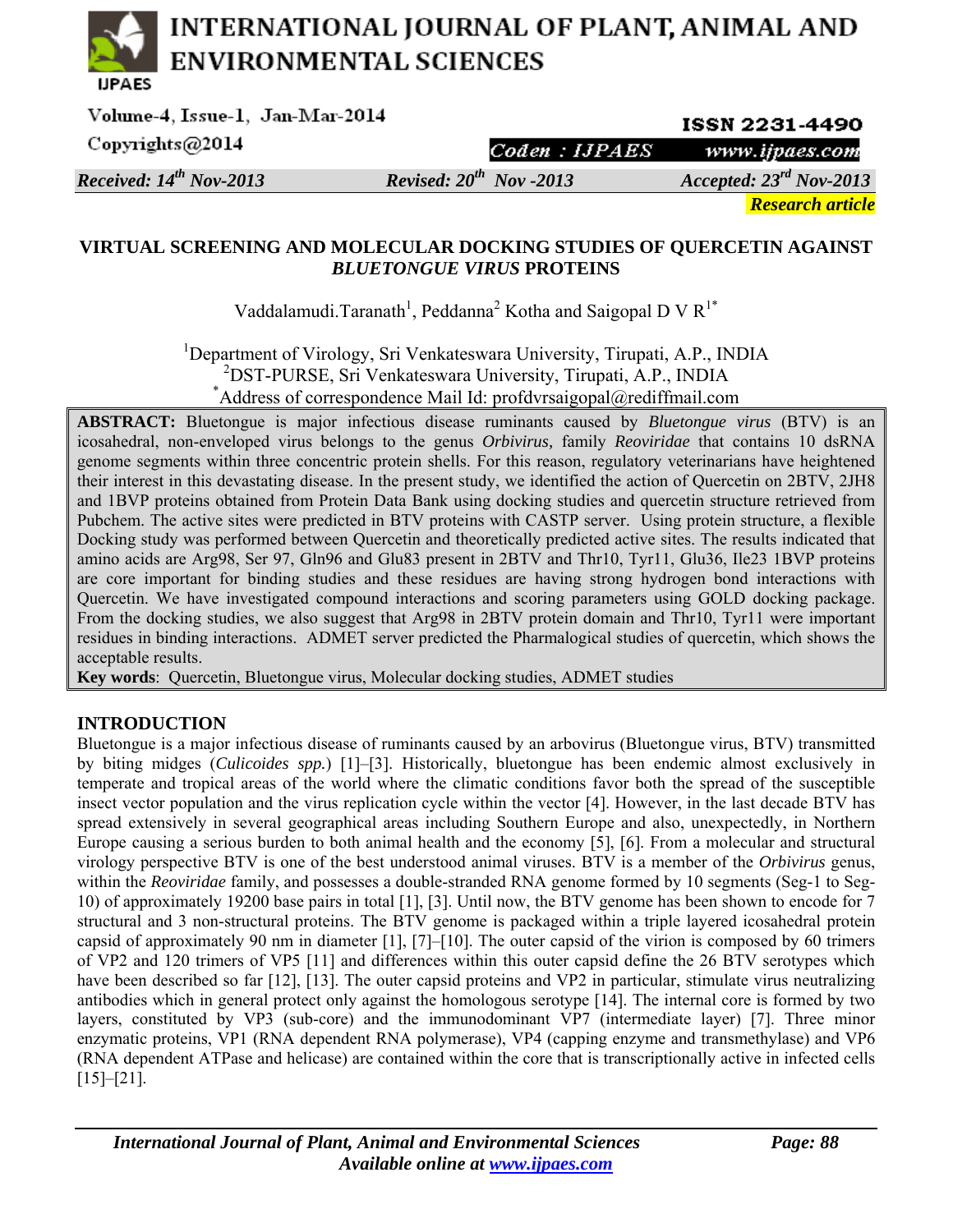Quercetin is the most abundant bioflavonoid and this compound is mainly present in the glycoside form. The bioavailability of quercetin aglycone and its glycosides are different [22] because of different physical and chemical properties. Flavonoids are polyphenolic compounds that usually exist in plants as secondary metabolites. They show strong antioxidative activity as well as other potential effects, including anti-inflammatory, anti-cancer, and antiviral roles [22]. Flavonols constitute a major group within the flavonoids present in several foodstuffs, such as apples, cherries, and other green vegetables. The most commonly occurring flavonols are those with dihydroxylation in the 3' and 4' positions of the B ring. The bulky glycoside moiety causes a conformational change of the quercetin backbone [23] and modifies the accessibility to active site of the protein. Flavanoids have anticancer activity through act as inhibitory agents of P-glycoproteins [24].



In the present study, the interactions between BTV proteins and quercetin were investigated by molecular docking study to predict the binding affinity of quercetin to BTV proteins. Quercetin is effective inhibitor to proteins, and the inhibitory mode belongs to a competitive type.

# **MATERIALS & METHODS**

Docking studies of Quercetin was performed. The structure of the compound was constructed and optimized using chemsketch software. To prepare the bluetongue virus proteins structure, the crystal structure was taken from the Protein Data Bank and PDB IDs are 2BTV, 2JH8 and 1BVP. From the proteins the chain A was selected for docking studies. Hydrogen atoms were added to the enzyme. The molecular docking method was performed using the Gold version 3.0.1 program to study the binding orientation of compounds into the proteins structure. The docking experiments were performed using the binding site of proteins.

# **Active site Identification**

The binding site identification was carried out using CastP (server*sts-fw.bioengr.uic.edu/castp/calculation.php) .* A new program, CAST, for automatically locating and measuring protein pockets and cavities, is based on precise computational geometry methods, including alpha shape and discrete flow theory. CAST identifies and measures pockets and pocket mouth openings, as well as cavities. The program specifies the atoms lining pockets, pocket openings, and buried cavities; the volume and area of pockets and cavities; and the area and circumference of mouth openings**.** 

# **Docking** method

Docking was carried out using GOLD (Genetic Optimization of Ligand Docking) software which is based on genetic algorithm (GA). This method allows as partial flexibility of protein and full flexibility of ligand. The compound was docked to the active site of the VP3, VP4 and VP7 proteins of BTV. The interaction of the compound with the active site residues are thoroughly studied using molecular mechanics calculations. The parameters used for GA were population size (100), selection pressure (1.1), number of operations (10,000), number of island (1) and niche size (2). Operator parameters for crossover, mutation and migration were set to 100, 100 and 10 respectively. Default cutoff values of 3.0 A° (dH-X) for hydrogen bonds and 6.0 A° for vanderwaals were employed. During docking, the default algorithm speed was selected and the number of poses for each inhibitor was set 100, and early termination was allowed if the top three bound conformations of a ligand were within 1.5A° RMSD. After docking, the individual binding poses of ligand was observed and their interactions with the protein were studied. The best and most energetically favorable conformation of ligand was selected.

# **Gold Score fitness function:**

Gold Score performs a force field based scoring function and is made up of four components: 1. Protein-ligand hydrogen bond energy (external H-bond); 2. Protein-ligand vander Waals energy (external vdw); 3. Ligand internal vander Waals energy (internal vdw); 4. Ligand intramolecular hydrogen bond energy (internal- H- bond). The external vdw score is multiplied by a factor of 1.375 when the total fitness score is computed. This is an empirical correction to encourage protein-ligand hydrophobic contact. The fitness function has been optimized for the prediction of ligand binding positions.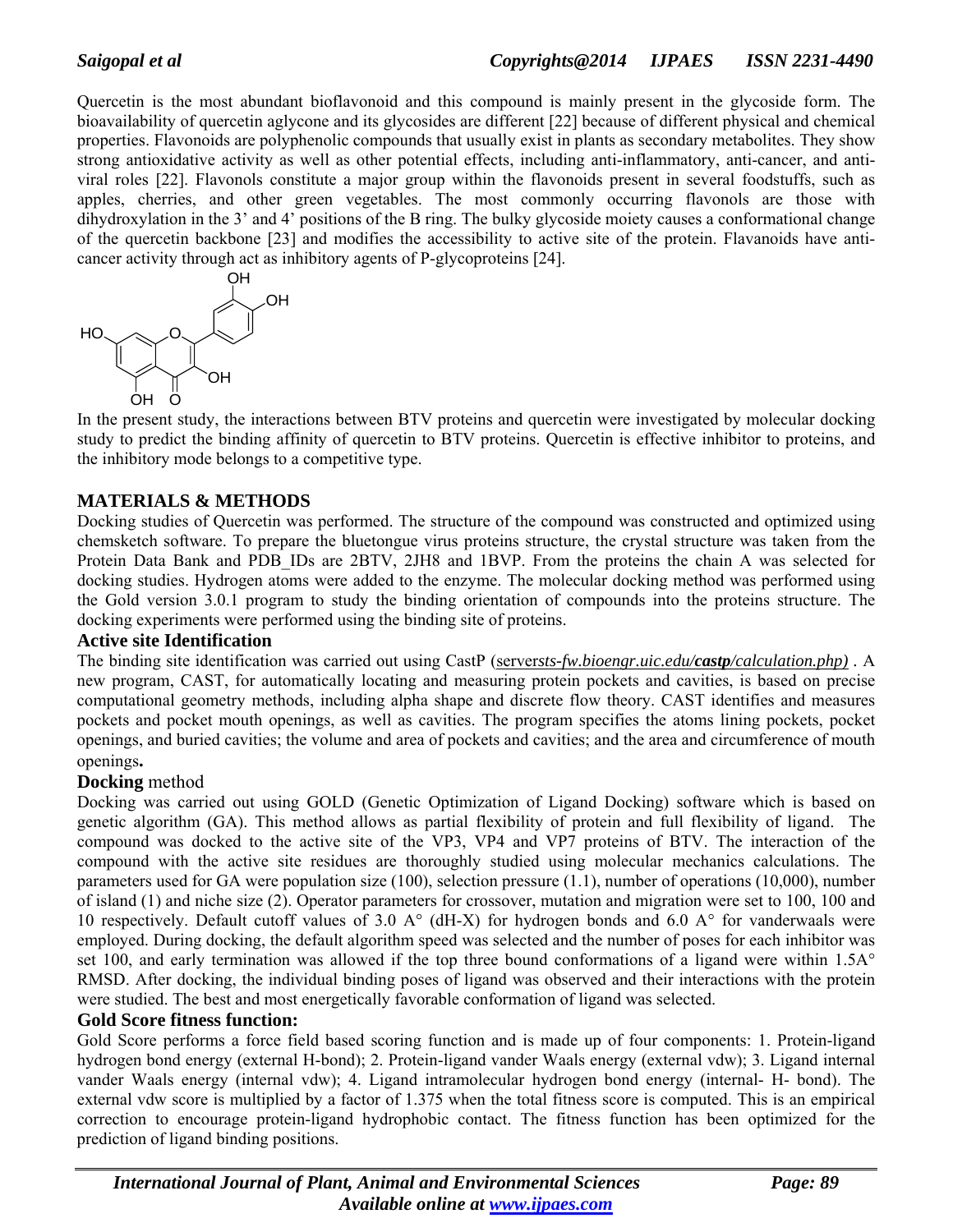GoldScore = S (hb\_ext) + S (vdw\_ext) + S (hb\_int) + S (vdw\_int)

Where S (hb ext) is the protein-ligand hydrogen bond score, S (vdw ext) is the protein-ligand van der Waals score, S (hb int) is the score from intramolecular hydrogen bond in the ligand and S (vdw int) is the score from intramolecular strain in the ligand.

#### **ADMET and Drug-likeness studies**

The absorption, distribution, metabolism, excretion and toxicity (ADMET) are the most important part of pharmacological studies of the concerned molecule required for drug based discovery. Pre-ADMET is the tool that provides drug-likeliness, ADME profile and toxicity analysis for the ligand. It uses Caco2-cell (heterogeneous human epithelial colorectal adenocarcinoma cell lines) and MDCK (Madin-Darby Canine Kidney) cell models for oral drug absorption prediction and skin permeability, and human intestinal absorption model for oral and transdermal drug absorption prediction. Distribution is predicted using BBB (blood brain barrier) penetration and plasma protein binding.

### **RESULTS AND DISCUSSION**

After collecting the crystal model, the possible binding sites of proteins was searched with CASTP server and was shown in Figure 1. From the binding site analysis of proteins we identified that, the binding pockets are identical in all chains and the largest binding pocket was taken for further docking studies. The crystal structures of proteins are similar and we have therefore taken A chains of 2BTV, 2JH8 and 1BVP as representative structure for docking studies. The docking of compounds into the active site of proteins was performed using the GOLD software and the docking evaluations were made on the basis of GoldScore fitness functions. We preferred Gold fitness score than Chemscore fitness as Gold fitness score is marginally better than Chemscore fitness function.



**Figure 1, 2 & 3: active sites of 2BTV, 2JH8 & 1BVP respectively** 

# **Molecular docking analysis**

The selected docked conformations of quercetin in the protein binding site showed in figures 4, 5, and 6. The docked conformations revealed that ligand was located in the hydrophobic binding pocket surrounding the binuclear copper active site. In this study, all docked ligand was found to have some interaction between an oxygen and hydrogen atoms of the ligand and proteins. Moreover, these docked conformations also formed an H-bonding interaction with in the active site. The atoms of compounds and proteins involved in bonding and their bond lengths along with docking energies were indicated in table 1.

| Proteins<br>Compound |                  | No. of. H <sub>2</sub> | Atoms of | Bonding           | Amino acids of      | Docking      |  |
|----------------------|------------------|------------------------|----------|-------------------|---------------------|--------------|--|
|                      |                  | bonds                  | compound | length $(A^0)$    | proteins            | score (Kcal) |  |
|                      |                  |                        |          |                   | Arg98, Thr95, Ser97 | 32.703       |  |
|                      | VP3<br>Quercetin |                        | 19(OH)   | 4.6               | Glu71, Leu175       |              |  |
|                      | VP4              |                        | 19(OH)   | 2.25              | Ile17, Asp26, Glu10 | 35.238       |  |
|                      |                  | 21(OH)                 | 1.43     | 3, Met 91, His 16 |                     |              |  |
| VP7                  |                  |                        | 19(OH)   | 1.04              | Thr10(HG1), Tyr11   | 41.064       |  |
|                      |                  | 22(OH)                 | 2.5      | (O), Glu36, Ile23 |                     |              |  |

| <b>Table 1: Molecular Docking studies of Quercetin</b> |  |  |
|--------------------------------------------------------|--|--|
|--------------------------------------------------------|--|--|

*International Journal of Plant, Animal and Environmental Sciences* Page: 90 *Available online at www.ijpaes.com*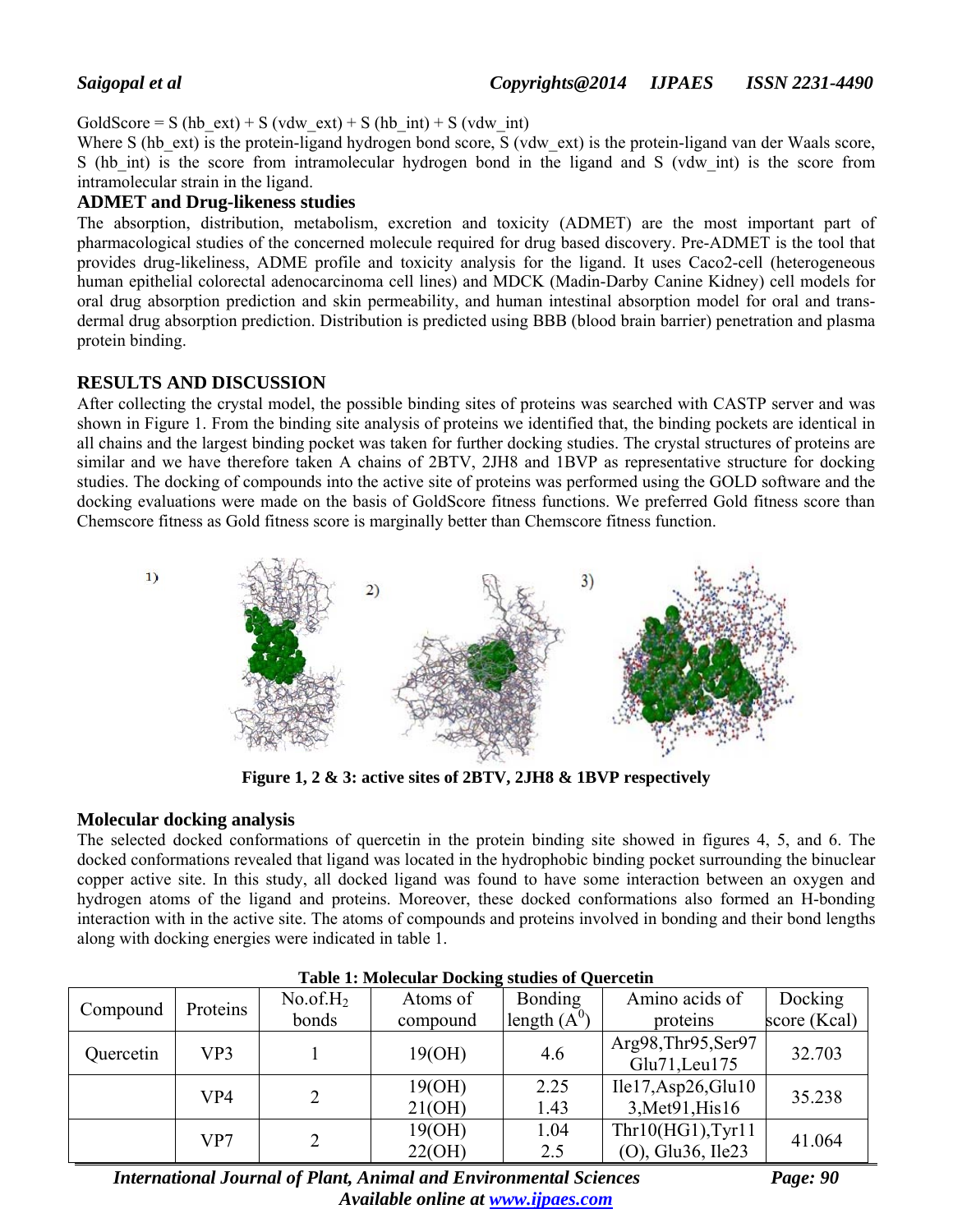In binding pocket of VP3 protein, common H-bond interactions were formed between quercetin and THR95, SER97, GLU71, ARG98, and LEU17. The specific H-bonding interaction with ARG98 only was found in the docked conformation of quercetin. In Figure 4, strong H-bonding interactions in the hydroxyl group (OH19) of quercetin and an oxygen atom of ARG98 active site of VP3. In the case of VP4 docked with quercetin, H-bonds with ASP10 and MET91 were formed. Hydrogen bonding interactions between hydroxyl group (OH19) of quercetin and oxygen atom of enzyme residue ASP20 was observed and another H-bond formed between hydroxyl group (OH21) and hydroxyl group of protein residueLEU23 and molecular interactions shown in figure 5. From the docking of quercetin into the active site of VP7, we observed hydrogen bond between the Hydroxyl group (OH22) of quercetin and oxygen atom of TYR16 and another hydrogen bond between hydrogen atom of THR10 and hydroxyl group (OH19) of quercetin.



 **Figures : 4) molecular interactions of quercetin and VP3 protein, 5)molecular interactions of quercetin and VP4 protein, 6) molecular interactions of VP7 protein** 

# **ADME and Druglikenes studies**

The three dimensional coordinates of Quercetin was retrieved from PubChem. The drug likeness results were obtained using with the PreADMET tool results were shown in table 2.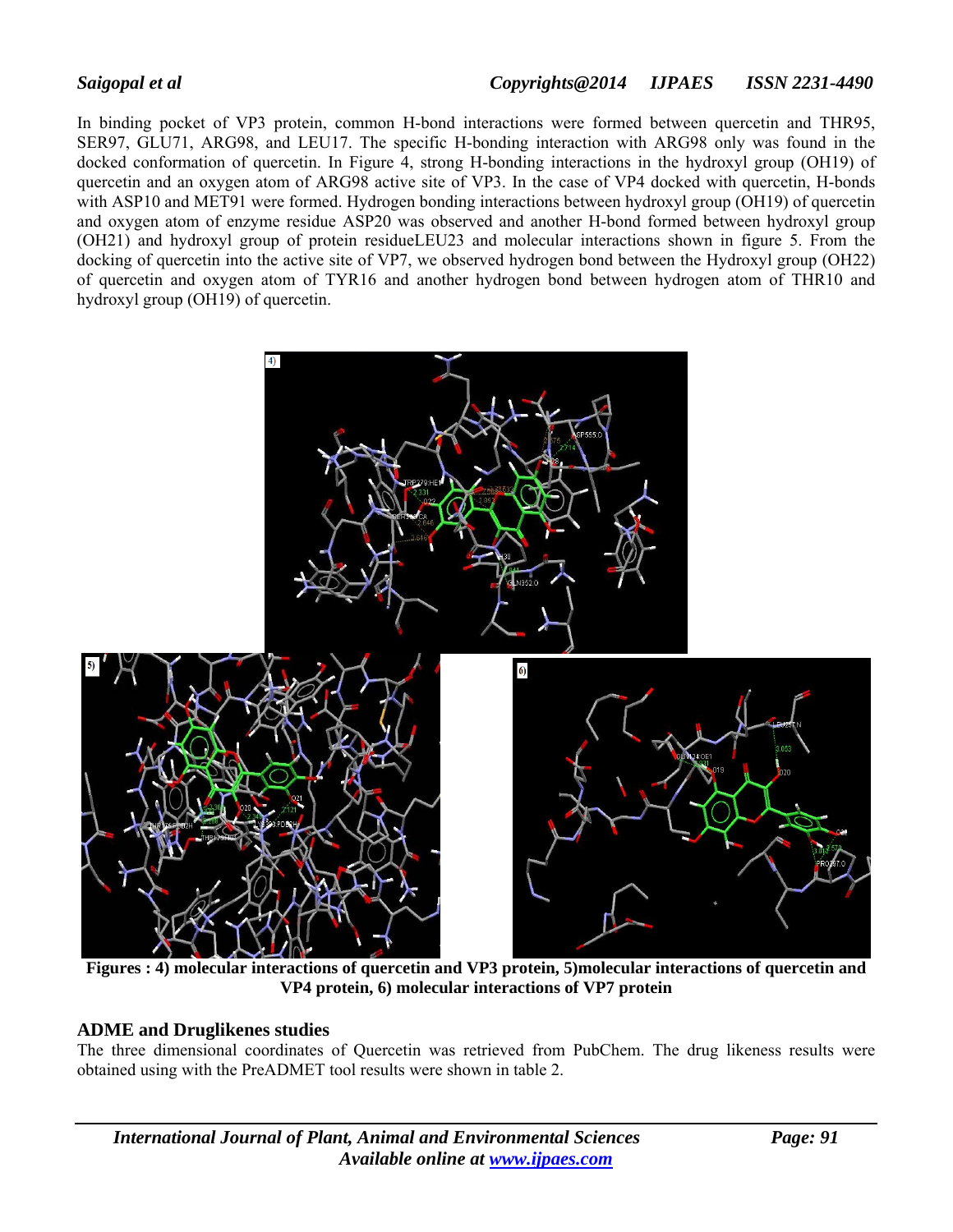| S.No | <b>Properties</b>     | <b>Quercetin</b> |
|------|-----------------------|------------------|
|      | Liponski rule of five | Suitable         |
| 2    | Lead like Rule        | Suitable         |
| 3    | CMC like Rule         | Qualified        |
| 4    | <b>MDDR</b> like Rule | Midstructure     |
| 5    | <b>WDI</b> like Rule  | In 90% cutoff    |
| 6    | Solubility            | $-1.95$          |
|      | Molecular weight      | 304.0            |
| 8    | Drug likeness         | 2.03             |
| 9    | nON                   |                  |
| 10   | nOHNH                 |                  |

|  |  |  | Table 2: The drug likeness and General properties of Quercetin using PreADMET tool. |
|--|--|--|-------------------------------------------------------------------------------------|
|  |  |  |                                                                                     |

The PreADMET tool provided information about the absorption, distribution, metabolism, and excretion details about the quercetin and was found to be in acceptable limits, Table 3.

| S.No | <b>ADME</b> studies                    | Quercetin  |
|------|----------------------------------------|------------|
|      | Human Intestinal Absorption            | Moderate   |
|      | Caco <sub>2</sub> Cell Permeability    | Middle     |
|      | <b>MDCK Cell Permeability</b>          | Low        |
|      | Skin permeability                      | $-4.43341$ |
|      | <b>Blood Brain Barrier Penetration</b> | Middle     |

|  |  | Table 3: ADME studies of Quercetin using the PreADMET tool |  |
|--|--|------------------------------------------------------------|--|
|  |  |                                                            |  |

### **CONCLUSION**

The anti-viral activity of the quercetin was agreed with the molecular docking results, PreADMET, Drug-likeness and Bioactivity studies. The docking study revealed the binding orientation of compounds in the VP3, VP4 and VP7 binding pocket surrounding the active site, which resulted in inhibition of proteins activity. From the results we can conclude that quercetin is the one of the inhibitory compound of bluetongue virus proteins.

#### **REFERENCES**

- [1]. Mellor PS, Baylis M, Mertens PP. 2009. Bluetongue. Editor. Academic Press, London.
- [2]. Maclachlan NJ, Drew CP, Darpel KE, Worwa G. 2009. The pathology and pathogenesis of bluetongue, J Comp Pathol. 141: 1–16.
- [3]. Schwartz-Cornil I, Mertens PP, Contreras V, Hemati B, Pascale F, 2008. Bluetongue virus: virology, pathogenesis and immunity. Vet Res. 39: 46.
- [4]. Erasmus BJ, Potgieter AC . 2009. The history of blueotngue. In: Mellor PS, Baylis M, Mertens P, editors. Bluetongue. Elsevier. Amsterdam. 7–21.
- [5]. Maclachlan NJ, Guthrie AJ. 2010. Re-emergence of bluetongue, African horse sickness, and other Orb virus diseases. Vet Res. 41: 35.
- [6]. Wilson AJ, Mellor PS . 2009. Bluetongue in Europe: past, present and future. Philos Trans R Soc Lond B Biol Sci. 364: 2669–2681.
- [7]. Grimes JM, Burroughs JN, Gouet P, Diprose JM, Malby R, 1998. The atomic structure of the bluetongue virus core. Nature. 395: 470–478.
- [8]. Nason EL, Rothagel R, Mukherjee SK, Kar AK, Forzan M, 2004. Interactions between the inner and outer capsids of bluetongue virus. J Virol. 78: 8059–8067.
- [9]. Gouet P, Diprose JM, Grimes JM, Malby R, Burroughs JN, 1999. The highly ordered double-stranded RNA genome of bluetongue virus revealed by crystallography. Cell. 1999. 97: 481–490.
- [10]. Roy P, 2008. Functional mapping of bluetongue virus proteins and their interactions with host proteins during virus replication. Cell Biochem Biophys. 50: 143–157.